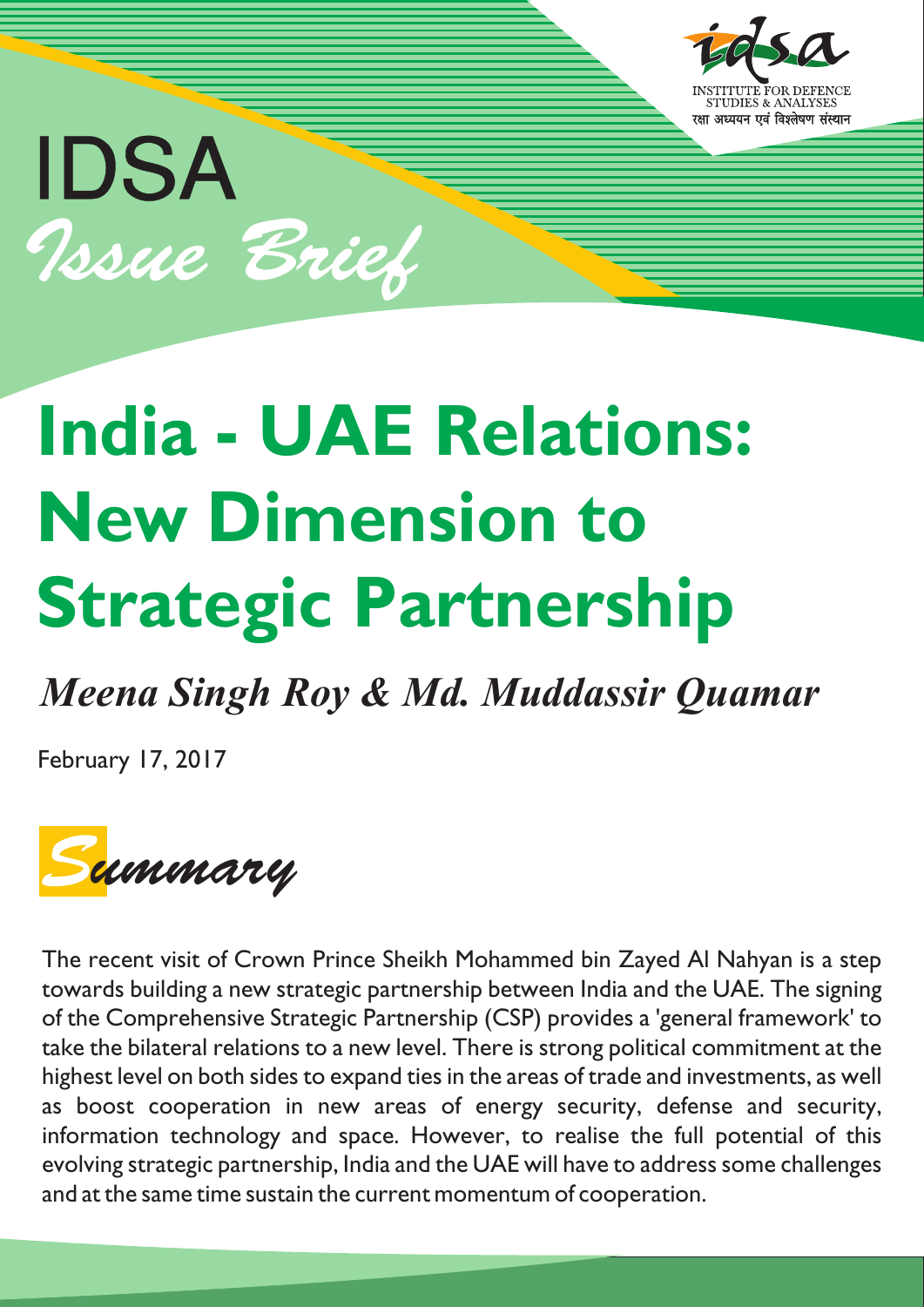The visit of Crown Prince Sheikh Mohammed bin Zayed Al Nahyan to India as chief guest for Republic Day signifies India's growing engagement with the Gulf. As India seeks to enhance economic engagement and deepen security cooperation with the Gulf, it finds a willing partner in the UAE. On the other hand, as the UAE 'Look[s] East' to find partners for its economic growth and grapples with security concerns emanating from turmoil in West Asia and growing threat from terrorism and extremism, it finds a natural partner in India. The landmark visit of Prime Minister Narendra Modi in August 2015 and the return visit of the crown prince in February 2016 set the momentum for enhancing the bilateral relations to a Strategic Partnership. An agreement to that effect was signed on January 25, 2017, apart from 13 other MoUs.

The flux in West Asia – rise of radical and extremist forces, changes in the regional order, coupled with uncertainties over US policy under President Donald Trump's administration and India's growing interest in the Gulf region driven by its economic and trade ties, energy stakes, and presence of some 7 million Indians in the Gulf (and 2.6 million in UAE), are important factors pushing India and UAE to enhance their engagement. The UAE has a special place even among the Gulf countries due to its syncretic culture, business-friendly atmosphere, willingness to invest in the Indian economy and its important role in maintaining peace and stability in the region. Hence, the third high-level visit between India and the UAE in less than two years underlines the importance both countries attach to accelerating economic growth and maintaining regional peace.

#### **Establishing an Enduring Link**

The UAE occupies a key place in India's West Asia policy. The political and diplomatic engagements with the UAE have seen a substantial increase in recent times. The high-level visits<sup>1</sup> from both sides have given a new impetus to this partnership. In May 2016, Manohar Parikkar became first Indian Defense Minister to visit UAE to engage with his UAE counterpart and discuss possibilities of enhancing defense relations.<sup>2</sup> Moreover, the first Strategic Dialogue meeting between the two Foreign Offices was held in New Delhi on January 20, 2017.

A new momentum was given to the relationship in January 2017 when the two sides signed the agreement on Comprehensive Strategic Partnership (CSP). Former Indian Ambassador to the UAE Talmiz Ahmed indicated that the CSP will 'facilitate

<sup>1</sup> <sup>1</sup> UAE's Foreign Minister Sheikh Abdullah bin Zayed Al Nahyan visited New Delhi to attend the 11<sup>th</sup> India-UAE Joint Committee Meeting on September 3, 2015 and India's Minister of State for External Affairs, M. J. Akbar, visited Dubai to participate in the India-UAE Business Forum on October 20, 2016.

<sup>2</sup> Sushant Singh, 'Parikkar's UAE Visit to Focus on Widening Defence Relationship, Supply of Military Equipment', *Indian Express*, May 16, 2016, [http://indianexpress.com/article/india/india-news-india/parrikars-uae-visit-to-focus-on](http://indianexpress.com/article/india/india-news-india/parrikars-uae-visit-to-focus-on-widening-defence-relationship-supply-of-military-equipment/)[widening-defence-relationship-supply-of-military-equipment/](http://indianexpress.com/article/india/india-news-india/parrikars-uae-visit-to-focus-on-widening-defence-relationship-supply-of-military-equipment/)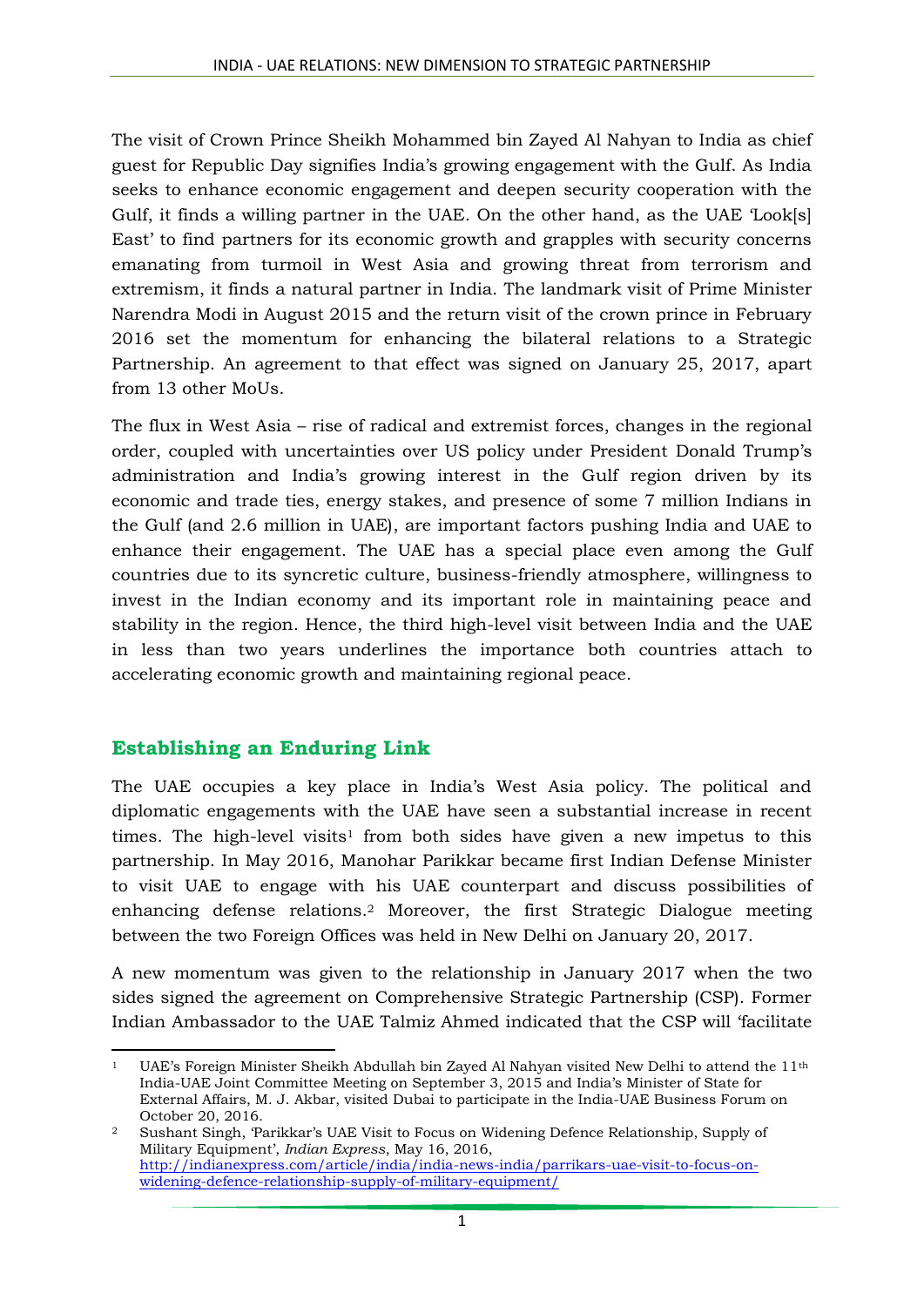the shaping of a new Indian role in the Gulf region.' <sup>3</sup> Nine agreements were signed during the visit of Crown Prince in February 2016 and 14 during the current visit for strengthening cooperation in the field of cyber security, infrastructure investment, renewable energy, space cooperation and other areas. Further discussions are on to finalize the proposed \$75 billion investment fund for India's infrastructure projects by the UAE.

The growing engagements between India and the UAE has to be seen within the broader contexts of UAE's policy of engaging with Asia to improve economic prospects and India's search for foreign investments to expedite economic growth and address the threat of extremism and terrorism. UAE's foreign trade with China and India has increased exponentially over the last decade, while its trade with Europe has come down. Trade between UAE-China was \$35 billion in 2011 and grew to \$54 billion in 2014. While it slightly decreased to \$48 billion in 2015 owing to low oil-prices, it is estimated to reach up to \$60 billion in 2016 and cross \$80 billion in 2017.<sup>4</sup> Similarly, its trade with India has grown significantly in the last decade — from \$13 billion in 2005-06 to \$49.7 billion in 2015-16.<sup>5</sup> Since the National Democratic Alliance (NDA) government came to power in May 2014, New Delhi has put efforts on attracting foreign investments and the Gulf countries can be a major source.

Undoubtedly, trade and commerce forms the backbone of the bilateral relations. The UAE is not only India's leading trade partner in West Asia but also its third largest after China and the United States while India is UAE's top foreign trade partner. Notably, the UAE is the only country in the Persian Gulf with which India has a favorable trade balance despite it being a substantial source of crude oil for India. India-UAE trade basket is quite diversified and in 2015-16, Indian exported goods worth \$30 billion to the UAE with heavy machinery, petroleum products and food and dairy products being the main export commodities.<sup>6</sup> During the visit of Prime Minister Modi in August 2015, the two sides agreed to further expand bilateral trade by 60 percent in the next five years.<sup>7</sup> It is important to note that with the launch of India-UAE Business Council in September 2015<sup>8</sup> and regular

**<sup>.</sup>** <sup>3</sup> Talmiz Ahmed, 'India-UAE: Step Up Natural Partnership', *Asian Age*, January 24, 2017, <http://www.asianage.com/opinion/oped/240117/indiauaestepupnaturalpartnership.html>

<sup>4</sup> The World Bank; and Sandhya D'Mello, 'UAE, China Trade to Hit \$80b in Two Years', *Khaleej Times*, September 5, 2016, [http://www.khaleejtimes.com/business/local/uae-china-trade-to-hit-](http://www.khaleejtimes.com/business/local/uae-china-trade-to-hit-80b-in-two-years)[80b-in-two-years](http://www.khaleejtimes.com/business/local/uae-china-trade-to-hit-80b-in-two-years)

<sup>5</sup> Directorate General of Foreign Trade, Ministry of Commerce and Industry, Government of India [DGFT, GoI].

<sup>6</sup> Ibid

<sup>7</sup> MEA, GoI, 'Joint Statement between the United Arab Emirates and the Republic of India', August 17, 2015, [http://www.mea.gov.in/bilateral](http://www.mea.gov.in/bilateral-documents.htm?dtl/25733/Joint_Statement_between_the_United_Arab_Emirates_and_the_Republic_of_India)[documents.htm?dtl/25733/Joint\\_Statement\\_between\\_the\\_United\\_Arab\\_Emirates\\_and\\_the\\_Repub](http://www.mea.gov.in/bilateral-documents.htm?dtl/25733/Joint_Statement_between_the_United_Arab_Emirates_and_the_Republic_of_India) [lic\\_of\\_India](http://www.mea.gov.in/bilateral-documents.htm?dtl/25733/Joint_Statement_between_the_United_Arab_Emirates_and_the_Republic_of_India)

<sup>8</sup> 'India, UAE Set up Joint Business Council', September 4, 2015, <http://gulfnews.com/business/economy/india-uae-set-up-joint-business-council-1.1578273>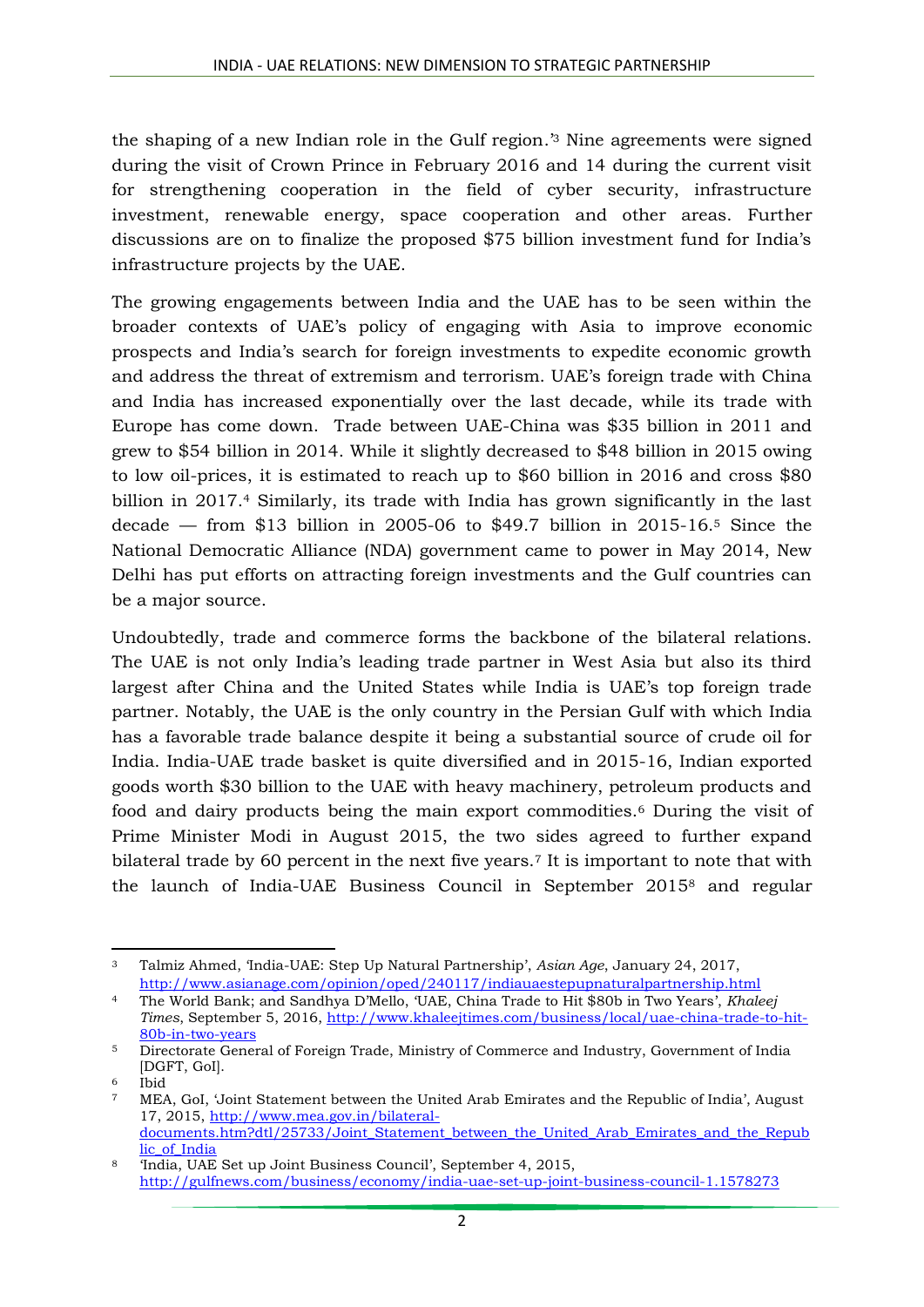meetings through various business and investment forums, this target seems achievable.

The Emirates is also central to India's pitch for improving foreign direct investments (FDIs) inflow to the country with the large sovereign wealth and business acumen. Discussions about the establishment of US\$75 billion fund to be invested in infrastructure development in India, as agreed during Modi's August 2015 visit, <sup>9</sup> are proceeding. The UAE has been one of India's leading sources of FDIs. In the last two years, the overall FDI inflow in India has grown by 36 percent to reach \$40 billion in 2015-16 with the UAE's contribution being \$4.3 billion during the period April 2000 to September 2016.<sup>10</sup>

Though much below potential, an upward trend can be noticed with nearly threefold increase from \$350 million to \$1 billion during 2014-16, thus becoming the fifth largest source of FDIs into India.<sup>11</sup> Navdeep Singh Suri, India's Ambassador to the UAE flagged real estate and petro-chemicals as possible focus areas for further investments by UAE companies.<sup>12</sup> Further, to give impetus to India-UAE cooperation, the government has approved the MoU for cooperation in the road transport and highways sectors. The proposed agreement will not only help increase investment in infrastructure development and enhance logistics efficiency but also help both countries in creating institutional mechanisms for cooperation in the field.

Indian businesses have equally established a strong footprint in the UAE. For example, the Jebel Ali Free Zone (JAFZA) is home to more than 800 leading Indian companies and Dubai and Abu Dhabi are home to a significant Indian business presence. Further, countries in the region are estimated to be spending more than \$4 trillion in developing economic infrastructure suitable for nurturing non-oil business activities. More importantly, Expo-2020, the world's third largest global event after the Olympics is going to be held in Dubai, and will boost infrastructure related activities in the UAE, opening opportunities for Indian investors.

In the energy sector, though UAE is only the fifth largest supplier of crude oil to India, there is significant mutual synergy in utilizing the infinite possibilities offered in energy cooperation. The UAE accounts for 8 percent of India's oil imports and was fifth largest supplier of crude oil to India in 2015-16, <sup>13</sup> India-UAE energy ties are likely to see further momentum. In 2016-17, India plans to import 2.5

**<sup>.</sup>** <sup>9</sup> 'UAE to Increase Investments in India to \$75bn, with Focus on Infra Fund", August 17, 2015, [https://www.telegraphindia.com/1150817/jsp/frontpage/story\\_37671.jsp#.WI8XedJ97cs](https://www.telegraphindia.com/1150817/jsp/frontpage/story_37671.jsp#.WI8XedJ97cs)

<sup>&</sup>lt;sup>10</sup> Department of Industrial Policy and Promotion, Ministry of Commerce and Industry, Government of India [DIPP, GoI], 'Factsheet on Foreign Direct Investment', April 2000 to September 2016, [http://dipp.nic.in/English/Publications/FDI\\_Statistics/2016/FDI\\_FactSheet\\_April\\_Sep\\_2016.pdf](http://dipp.nic.in/English/Publications/FDI_Statistics/2016/FDI_FactSheet_April_Sep_2016.pdf)  $\frac{11}{12}$   $\frac{\overline{\text{Ibid}}}{\text{Indi}}$ 

<sup>12</sup> 'India, UAE Set to Upgrade Ties to Comprehensive Strategic Partnership', January 13, 2017, [http://economictimes.indiatimes.com/news/defence/india-uae-set-to-upgrade-ties-to](http://economictimes.indiatimes.com/news/defence/india-uae-set-to-upgrade-ties-to-comprehensive-strategic-partnership/articleshow/56525965.cms)[comprehensive-strategic-partnership/articleshow/56525965.cms](http://economictimes.indiatimes.com/news/defence/india-uae-set-to-upgrade-ties-to-comprehensive-strategic-partnership/articleshow/56525965.cms)

<sup>13</sup> DGFT, GoI.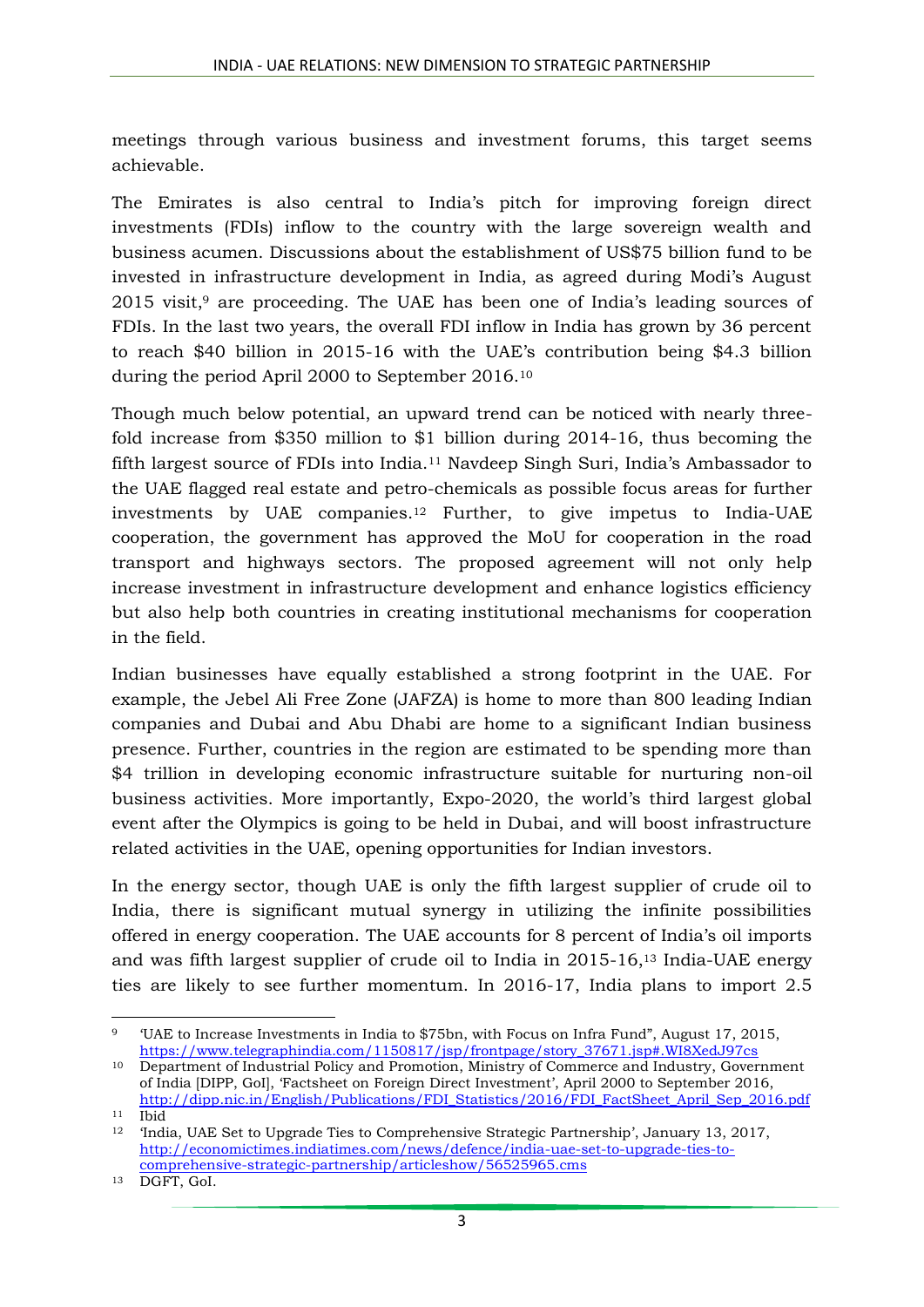million tons more than what it purchased (16.11 million tons) in 2016.<sup>14</sup> Significantly, the Abu Dhabi National Oil Company (ADNOC), in a first of its kind deal, has agreed to store crude oil in India's maiden strategic storage facility and give two-thirds of the oil for free to India.<sup>15</sup>

#### **Expanding Security and Defence Engagement: New Dimension of Strategic Partnership**

Another significant pillar of India-UAE ties is reflected in their growing cooperation in security and defense sector. Given the current state of flux in West Asia, India sees the UAE as an important partner to maintain peace and stability in the region. With the rise of global terrorist organizations and spread of radicalism in Gulf and South Asia, India looks to enhance security cooperation with the Gulf countries including the UAE to counter terrorist threats and combat online radicalization. Similarly, UAE and India are looking to enhance defense cooperation to ensure peaceful maritime trade, prevent organized crime and deny opportunities for global terrorist organizations to set up their networks in South Asia and the Gulf.

In February 2016, agreements were inked to boost cooperation in defense and security through joint defense training and exercises.<sup>16</sup> 'Desert Eagle II', a ten day air combat exercise, was held in May-June 2016 between the air forces of India and UAE.<sup>17</sup> Indian and Emirati militaries have regularly participated in defense exhibitions in India and UAE, and discussions are going on to explore opportunities for joint production of defense equipment in India and the selling of Indian military equipment to the UAE.<sup>18</sup>

Taking the relationship forward, on January 18, 2017, India approved the bilateral pact on maritime education and training.<sup>19</sup> The proposed MoU will pave way for recognition of maritime education and training, certificates and competency, endorsements, training documentary evidence and medical fitness certificates for seafarers and cooperation. During the visit of Crown Prince Al Nahyan in February 2016, the two sides had agreed to 'enhance cooperation to strengthen maritime security in the Gulf and the Indian Ocean region ... vital for the security and

**<sup>.</sup>** <sup>14</sup> 'Store Our Oil and Take 2/3rd for Free: UAE's Offer to India', February 11, 2016, [http://www.hindustantimes.com/business/store-our-oil-and-take-2-3rd-for-free-uae-s-offer-to](http://www.hindustantimes.com/business/store-our-oil-and-take-2-3rd-for-free-uae-s-offer-to-india/story-fiSZwbJh6abWWM3NfpEveI.html)[india/story-fiSZwbJh6abWWM3NfpEveI.html](http://www.hindustantimes.com/business/store-our-oil-and-take-2-3rd-for-free-uae-s-offer-to-india/story-fiSZwbJh6abWWM3NfpEveI.html)

<sup>15</sup> Ibid

<sup>16</sup> MEA, GoI, 'India-UAE Joint Statement', February 12, 2016, [http://www.mea.gov.in/bilateral](http://www.mea.gov.in/bilateral-documents.htm?dtl/26349/India_UAE_Joint_Statement_during_the_State_Visit_of_Crown_Prince_of_Abu_Dhabi)[documents.htm?dtl/26349/India\\_UAE\\_Joint\\_Statement\\_during\\_the\\_State\\_Visit\\_of\\_Crown\\_Prince](http://www.mea.gov.in/bilateral-documents.htm?dtl/26349/India_UAE_Joint_Statement_during_the_State_Visit_of_Crown_Prince_of_Abu_Dhabi) [\\_of\\_Abu\\_Dhabi](http://www.mea.gov.in/bilateral-documents.htm?dtl/26349/India_UAE_Joint_Statement_during_the_State_Visit_of_Crown_Prince_of_Abu_Dhabi)

<sup>17</sup> Press Information Bureau, Government of India, Ministry of Defense, 'IAF Participation in Ex Desert Eagle – II at UAE', May 27, 2016, <http://pib.nic.in/newsite/PrintRelease.aspx?relid=145749>

<sup>18</sup> Sushant Singh, 'Parikkar's UAE Visit to Focus on Widening Defence Relationship', n. 2.

<sup>19</sup> Press Trust of India [PTI], 'Govt Okays India-UAE Pact on Maritime', January 18, 2017, [http://www.ptinews.com/news/8304697\\_Govt-okays-India-UAE-pact-on-maritime-](http://www.ptinews.com/news/8304697_Govt-okays-India-UAE-pact-on-maritime-)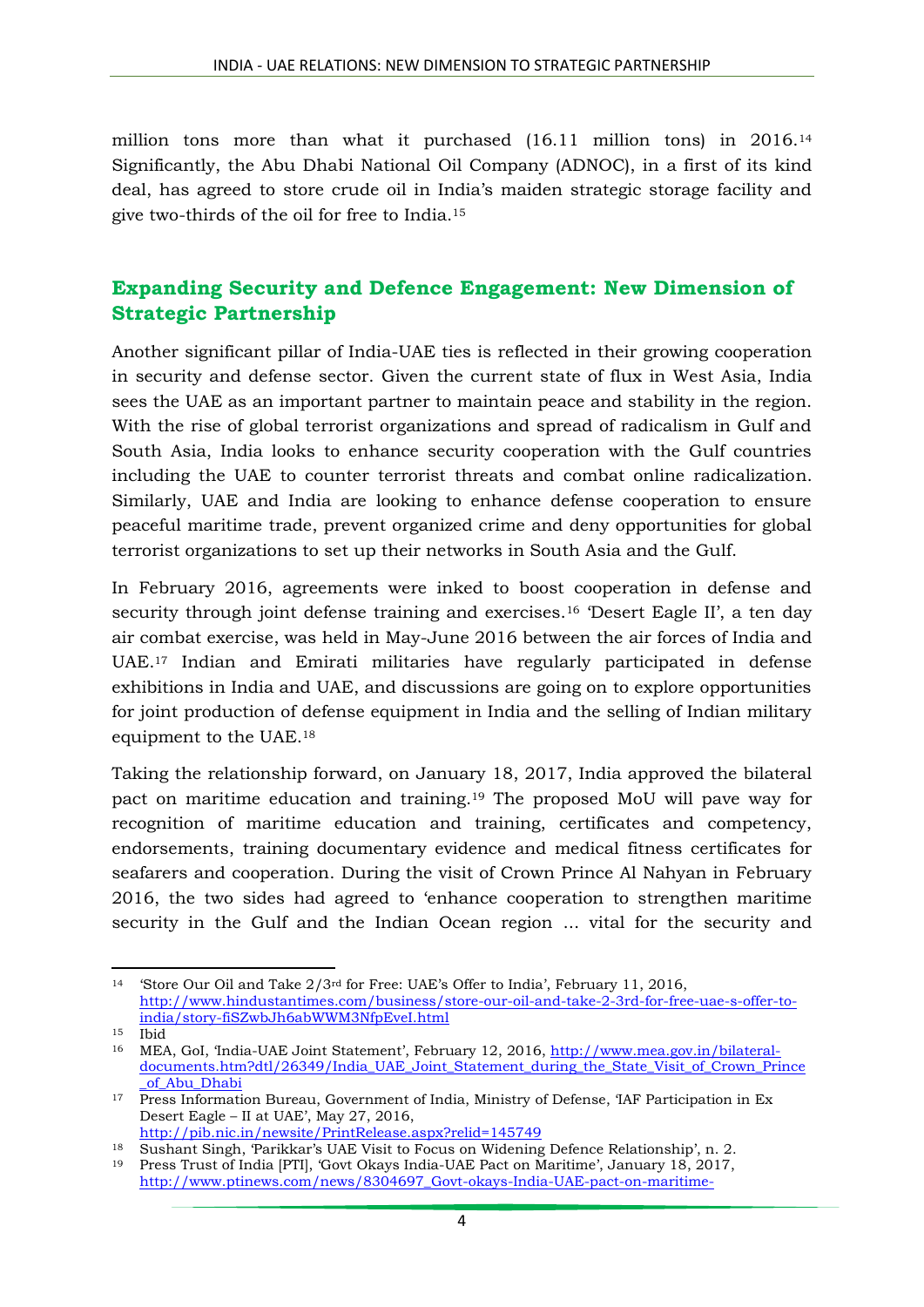prosperity of both countries'. <sup>20</sup> In addition, the Union cabinet approved a MoU to facilitate and promote maritime transport, simplification of customs and facilitation of use of existing installations for the disposal of waste.<sup>21</sup> India has also announced its willingness to extend assistance to the UAE to achieve its Mars Mission in 2020. 22

The India-UAE joint statement issued in January 2017 notes the need 'to provide further impetus to these relations, including through joint exercises, training of naval, air and land forces, as also in the area of coastal defense and through participation in defense exhibitions etc'. <sup>23</sup> It is significant to note that a unit from the UAE Armed Forces comprising personnel from Army, Navy, Air Force, Air Defense and the Presidential Guard accompanied by a UAE military band marched side by side with its Indian counterparts. Ambassador Suri stated that the development highlighted the depth of India and UAE defense cooperation.<sup>24</sup>

New Delhi considers the UAE as its 'valued partner' and the visit of the crown prince is expected to open doors for bilateral cooperation in many new areas. The rapidly expanding cooperation encompasses the areas of defense, maritime security, space, civil nuclear energy, defense manufacturing and industries and collaboration between security agencies with an eye on fighting the global menace of terrorism. A MoU was signed 'to establish cooperation in the identified fields of defense manufacturing and technology, including through studies, research, development, innovation and cooperation between public and private sector institutions of the two countries', including in the 'areas of armaments, defense industries and transfer of technology'. <sup>25</sup>Additionally, 12 more MoUs were signed between the two sides during the crown prince's visit including for cooperation in areas of cyberspace, maritime transport, prevention of human trafficking, agriculture and other areas of mutual interest.<sup>26</sup>

**<sup>.</sup>** <sup>20</sup> MEA, GoI, "India-UAE Joint Statement', n. 16.

<sup>21</sup> PTI, 'Govt Okays India-UAE Pact on Maritime', n. 19.

<sup>22</sup> 'Government Approves MoU between ISRO and the UAE Space Agency', May 25, 2016, [http://economictimes.indiatimes.com/news/economy/policy/government-approves-mou](http://economictimes.indiatimes.com/news/economy/policy/government-approves-mou-between-isro-and-the-uae-space-agency/articleshow/52434197.cms)[between-isro-and-the-uae-space-agency/articleshow/52434197.cms](http://economictimes.indiatimes.com/news/economy/policy/government-approves-mou-between-isro-and-the-uae-space-agency/articleshow/52434197.cms)

<sup>23</sup> Ministry of External Affairs, Government of India [MEA, GoI], 'India-UAE Joint Statement', January 26, 2017, [http://www.mea.gov.in/bilateral](http://www.mea.gov.in/bilateral-documents.htm?dtl/27969/India__UAE_Joint_Statement_during_State_visit_of_Crown_Prince_of_Abu_Dhabi_to_India_January_2426_2017)documents.htm?dtl/27969/India\_UAE\_Joint\_Statement\_during\_State\_visit\_of\_Crown\_Prince\_of\_ [Abu\\_Dhabi\\_to\\_India\\_January\\_2426\\_2017](http://www.mea.gov.in/bilateral-documents.htm?dtl/27969/India__UAE_Joint_Statement_during_State_visit_of_Crown_Prince_of_Abu_Dhabi_to_India_January_2426_2017)

<sup>24</sup> Binsal Abdul Kader, 'UAE Contingent to March on Indian Republic Day', *Gulf News*, January 10, 2017, [http://gulfnews.com/news/uae/government/uae-in-india/uae-contingent-to-march-on](http://gulfnews.com/news/uae/government/uae-in-india/uae-contingent-to-march-on-indian-republic-day-1.1959896)[indian-republic-day-1.1959896](http://gulfnews.com/news/uae/government/uae-in-india/uae-contingent-to-march-on-indian-republic-day-1.1959896)

<sup>25</sup> MEA, GoI, 'List of Agreements/MoUs Exchanged during the State Visit of Crown Prince of Abu Dhabi to India', January 25, 2017, [https://www.mea.gov.in/bilateral](https://www.mea.gov.in/bilateral-documents.htm?dtl/27967/List+of+AgreementsMOUs+exchanged+during+the+State+visit+of+Crown+Prince+of+Abu+Dhabi+to+India)[documents.htm?dtl/27967/List+of+AgreementsMOUs+exchanged+during+the+State+visit+of+Cro](https://www.mea.gov.in/bilateral-documents.htm?dtl/27967/List+of+AgreementsMOUs+exchanged+during+the+State+visit+of+Crown+Prince+of+Abu+Dhabi+to+India) [wn+Prince+of+Abu+Dhabi+to+India](https://www.mea.gov.in/bilateral-documents.htm?dtl/27967/List+of+AgreementsMOUs+exchanged+during+the+State+visit+of+Crown+Prince+of+Abu+Dhabi+to+India)

 $26$  Ibid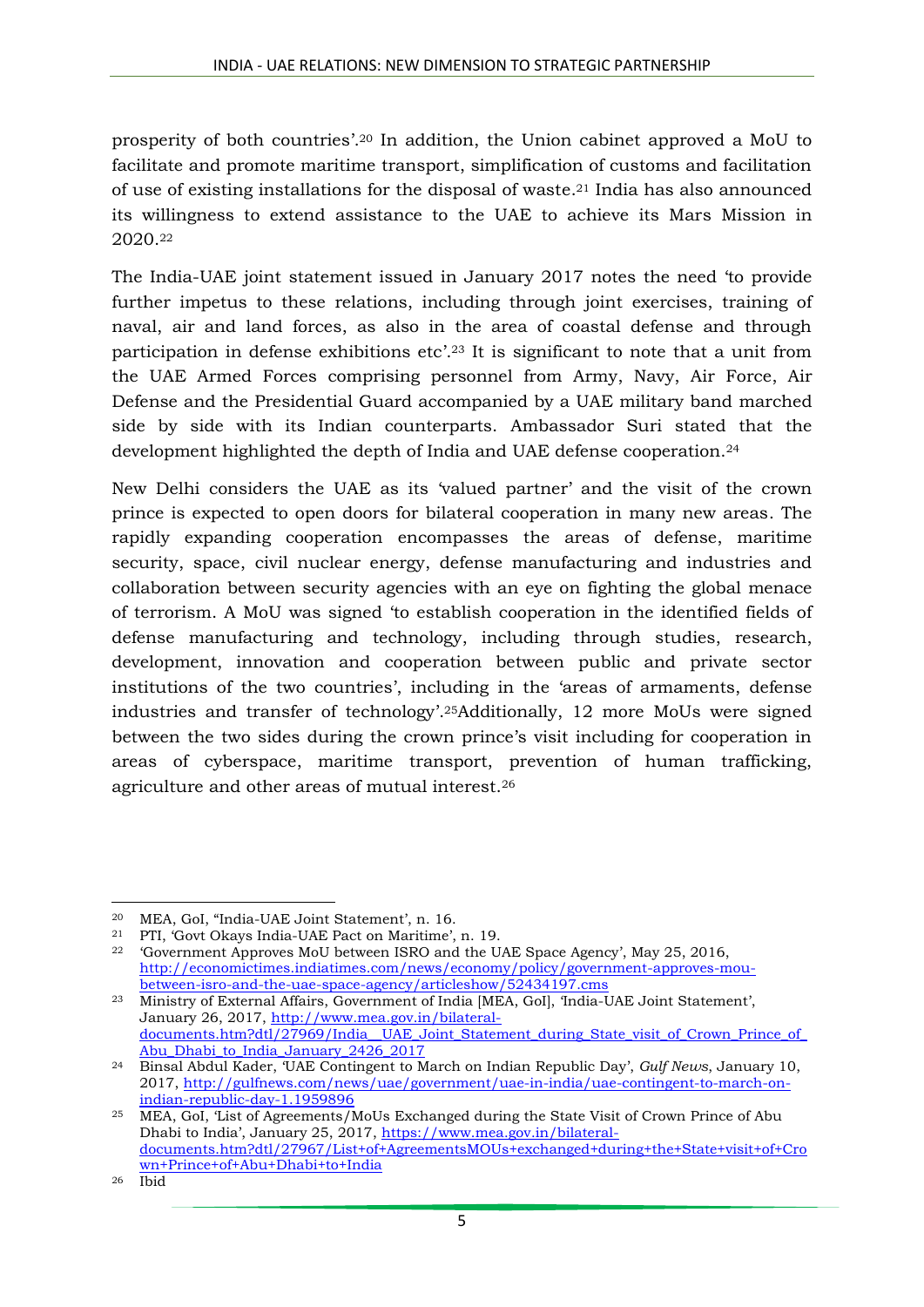#### **Combating Extremism and Terrorism**

India and UAE see each other as important players in maintaining peace and stability in their respective regions and have reinforced their partnership in countering terrorism, combating radicalization and preventing terror finance through intelligence sharing and close contacts between their National Security Councils. The growing strategic partnership between New Delhi and Abu Dhabi can be seen in their approach towards fighting terrorism and extremism. The most significant support from the UAE came to India after the Uri attack when Abu Dhabi sent out a very clear public statement suggesting India to take decisive action against perpetrators of the attack.<sup>27</sup> Even on Pathankot attack, the UAE supported India.

While India has stepped up its efforts to counter terrorist threats, it has become essential to underline that the problem it has been facing is due to terrorist groups operating from Pakistan. Though India's relations with the UAE and other countries in the Gulf and West Asia are independent of their engagements with Pakistan and Indo-Pak relations, India has stepped up efforts to raise the issue of cross-border terrorism and use of religion to incite terror activities against India during its engagements with these countries. This was visible in the joint statement issued during the visit of Abu Dhabi's crown prince as well as in the statements issued during Prime Minister Modi's visit to Saudi Arabia (April 2016), Iran (May 2016) and Qatar (June 2016).

The growing extremist activities in the region are of serious concern to the UAE. The assassination of five UAE diplomats in Kandahar on January 10, 2017 has raised serious concerns in Abu Dhabi regarding the terror attack on their citizens in Afghanistan. This was the first time UAE diplomats were targeted in a foreign country. According to media reports, Pakistan's Inter-services Intelligence and the Haqqani Network are considered to have carried out this terror attack.<sup>28</sup> Media reports suggest that the UAE diplomats were targeted because of growing defence and strategic cooperation between India and the UAE. Despite such sporadic incident, India-UAE strategic cooperation is likely to grow in future because they are based on strong economic, cultural and historical foundation. The holding of first Strategic Dialogue on January 20, 2017 is a signal of growing engagement in addressing security issues in the region.

There are, however, other dimensions to the growing affinity between India and UAE, especially a strong cultural component. India's cultural diversity and democratic ethos and UAE's multicultural and cosmopolitan environment

**<sup>.</sup>** <sup>27</sup> 'UAE Condemns Terror Attack on Indian Army Base', September 19, 2016, <http://www.khaleejtimes.com/20160918/3713/no-title>

<sup>28</sup> Shorbori Purkayastha, 'Afghan Gen Blames Pak's ISI & Haqqani Network for Kandahar Attack', *The Quint*, January 11, 2017, [https://www.thequint.com/tracking-terror/2017/01/11/afghan](https://www.thequint.com/tracking-terror/2017/01/11/afghan-gen-blames-paks-isi-and-haqqani-network-for-kandahar-attack)[gen-blames-paks-isi-and-haqqani-network-for-kandahar-attack](https://www.thequint.com/tracking-terror/2017/01/11/afghan-gen-blames-paks-isi-and-haqqani-network-for-kandahar-attack)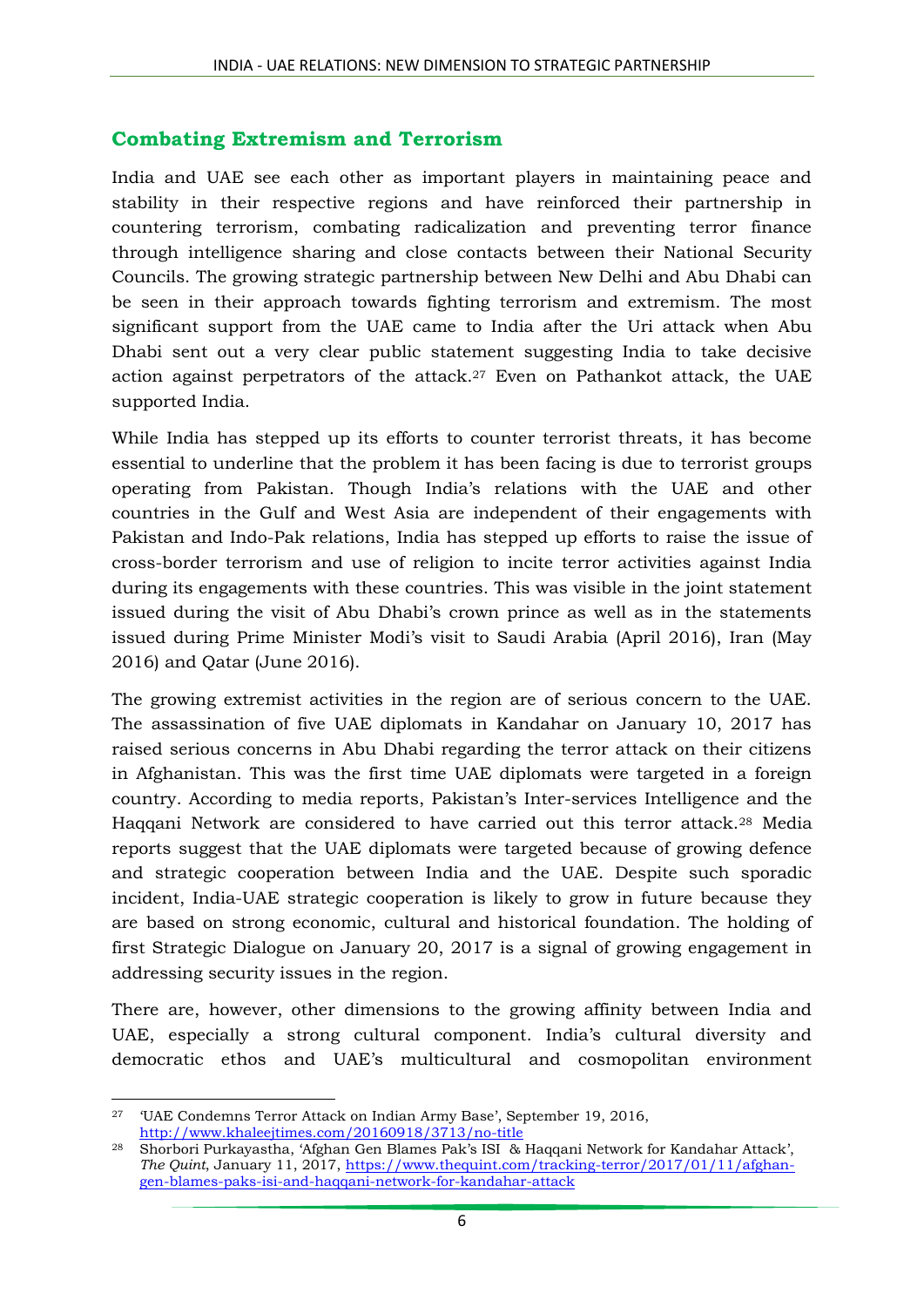complement their close business ties and growing strategic relations. During the visit of Prime Minister Modi, the government of Abu Dhabi announced plans for building the first Hindu temple in Abu Dhabi and allocated land for it.<sup>29</sup>

#### **Challenges**

Though the two sides have shown greater desire to enhance bilateral relations and there are no outstanding issues or disputes between India and the UAE, there are some challenges to be overcome in order to realize the full potential and promises of the growing relations. As far as investments are concerned, the systemic problem faced due to slow implementation from Indian side is a major obstacle. For example, the UAE agreed to invest in India's infrastructure projects through formation of a \$75 billion investment fund during the prime minister's visit in August 2015. However, after more than two years, the modalities and governance structure for the fund has not been finalized. Media reports quoted UAE's ambassador to India Ahmed al-Banna as stating that 'the ball is in the court of Indian side to finalize the governance' for setting up the infrastructure investment fund and that the UAE side was 'ready for it'.<sup>30</sup>

While India needs to step up its efforts to tie the loose ends in the implementation of projects and investments funds, it also needs to ensure the execution of the investment projects with required expertise. As the UAE side lacks the technical expertise and human resources, it will be India's responsibility to ensure proper returns for the investments and to keep the UAE interested in Indian market. On the other hand, Indian companies operating in the UAE also face problems due to lack of clarity in many aspects of commercial regulations, labor laws and lack of transparency on part of Emirati businesses. While there are immense economic opportunities for Indian businesses in the UAE, these obstacles prevent their ts full realization.

While trade and energy are two of the most significant aspects of Indo-UAE bilateral ties, the bilateral trade has come down significantly in the past four years. Therefore, as India expands its sources for energy imports, it will have to look at other sectors to enhance bilateral trade. Potential areas include defense trade, food and agricultural products as well as automobiles. There is also a need to smoothen problems faced by Indian migrants due to cumbersome and strict regulations that favour the Emirati employers and at times leads to serious problems for Indian workers, especially unskilled workers. It has also been noticed that workers from

**<sup>.</sup>** <sup>29</sup> 'UAE Allocates Land for Abu Dhabi's First Hindu Temple', August 17, 2015, [http://www.aljazeera.com/news/2015/08/uae-allocates-land-abu-dhabi-hindu-temple-](http://www.aljazeera.com/news/2015/08/uae-allocates-land-abu-dhabi-hindu-temple-150817062426501.html)[150817062426501.html](http://www.aljazeera.com/news/2015/08/uae-allocates-land-abu-dhabi-hindu-temple-150817062426501.html)

<sup>30</sup> Archis Mohan, 'UAE Says Ball in India's Court to Set up \$75 billion Investment Fund', *Business Standard*, January 24, 2017, [http://www.business-standard.com/article/economy-policy/uae](http://www.business-standard.com/article/economy-policy/uae-says-ball-in-india-s-court-to-set-up-75-billion-investment-fund-117012301042_1.html)[says-ball-in-india-s-court-to-set-up-75-billion-investment-fund-117012301042\\_1.html](http://www.business-standard.com/article/economy-policy/uae-says-ball-in-india-s-court-to-set-up-75-billion-investment-fund-117012301042_1.html)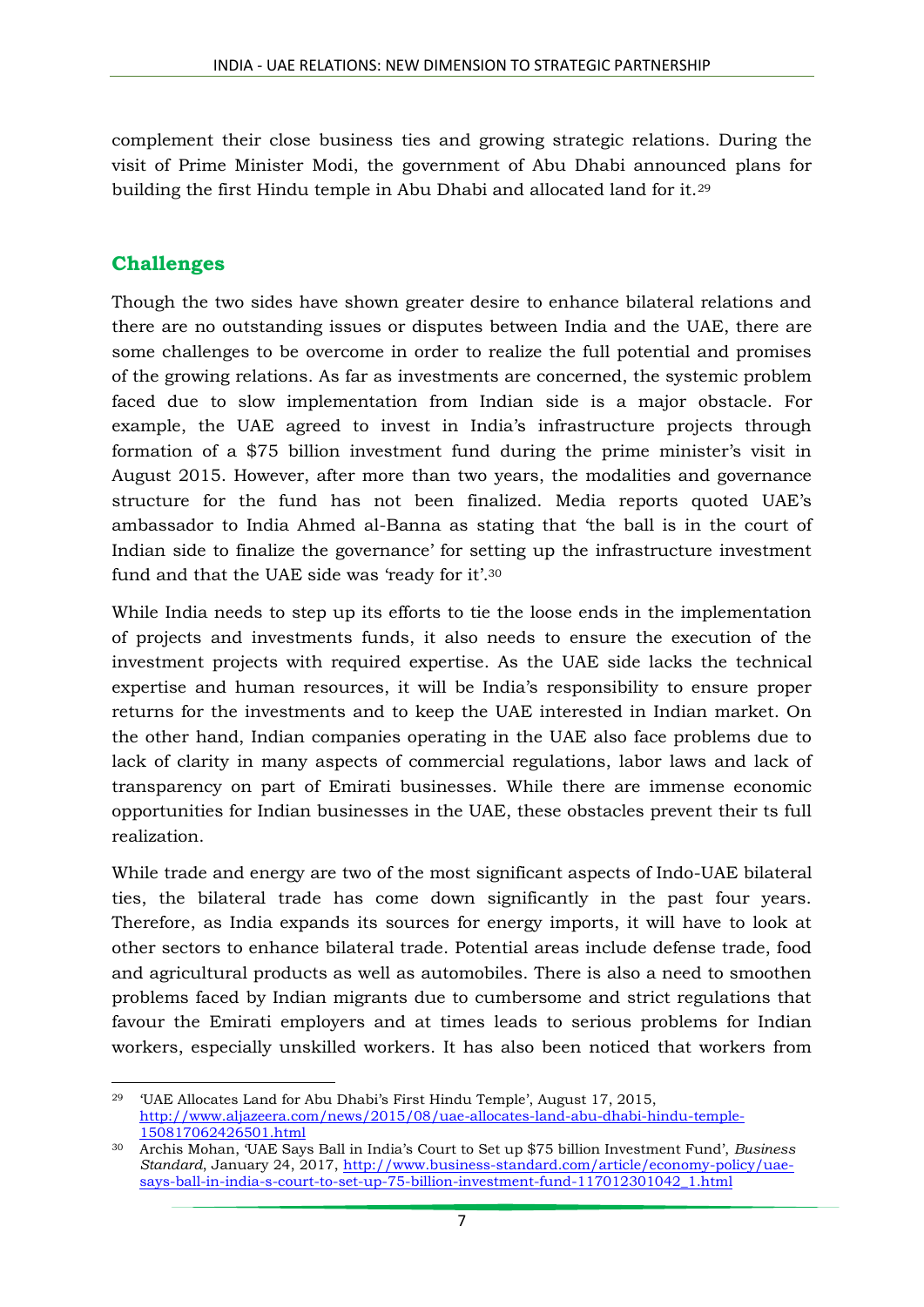other nationalities including Filipinos and Bangladeshis are replacing Indian workers and it is reflected in slight drop in remittances inflow from UAE to India in recent years.

#### **Way forward**

As India and UAE look forward to enhance their bilateral relations, there are areas that provide further opportunities and should be tapped to further the ties. There are untapped potentials as far as Indian health industry and medical sector is concerned. India is home to one of the finest human resources as far as the medical profession is concerned and its private hospitals have the necessary infrastructure, facilities and expertise to provide world class medical care within a fraction of the cost spent in developed countries. Hence, medical tourism can be an important area where India can attract Emiratis. There are further untapped potentials in the arena of renewable energy. The cost for production and transmission of solar energy in the UAE are a fraction to that of India and this is a priority area for the UAE government. Indian companies with expertise in this area can invest in the renewable energy sector in UAE. India can also learn from UAE's experience as it has been able to create a significant infrastructure in this area within a short span of time and with lesser cost.

There is a scope for improving the investment climate in India to attract UAE businesses. India has a huge market and there is a significant scope for growth in automobile industry, services sector, agriculture and allied industries. If business regulations are eased and the time spent on getting clearances can be reduced, it can lead to major investments from Gulf and Emirati investors. There is also significant potential in the education and training sector. India has some of the finest higher education institutions in engineering and management fields and given their cost-effective and world-class education, they can be a major attraction for Gulf and Emirati students who are looking for acquiring higher education and better skills. Further, there is a need for enhancing the people-to-people contacts for familiarisation and increasing interactions between think tanks, researchers and through academic exchanges.

In defense sector, there is a need to further enhance cooperation through joint training programs for Indian and UAE officers. India can also increase the number of Emirati officers who can avail training in its defense schools. This will lead to greater familiarisation within the defense establishment as both the countries move towards enhancing greater defence engagement. The visit of Crown Prince Al Nahyan is an important step towards building a new strategic partnership.